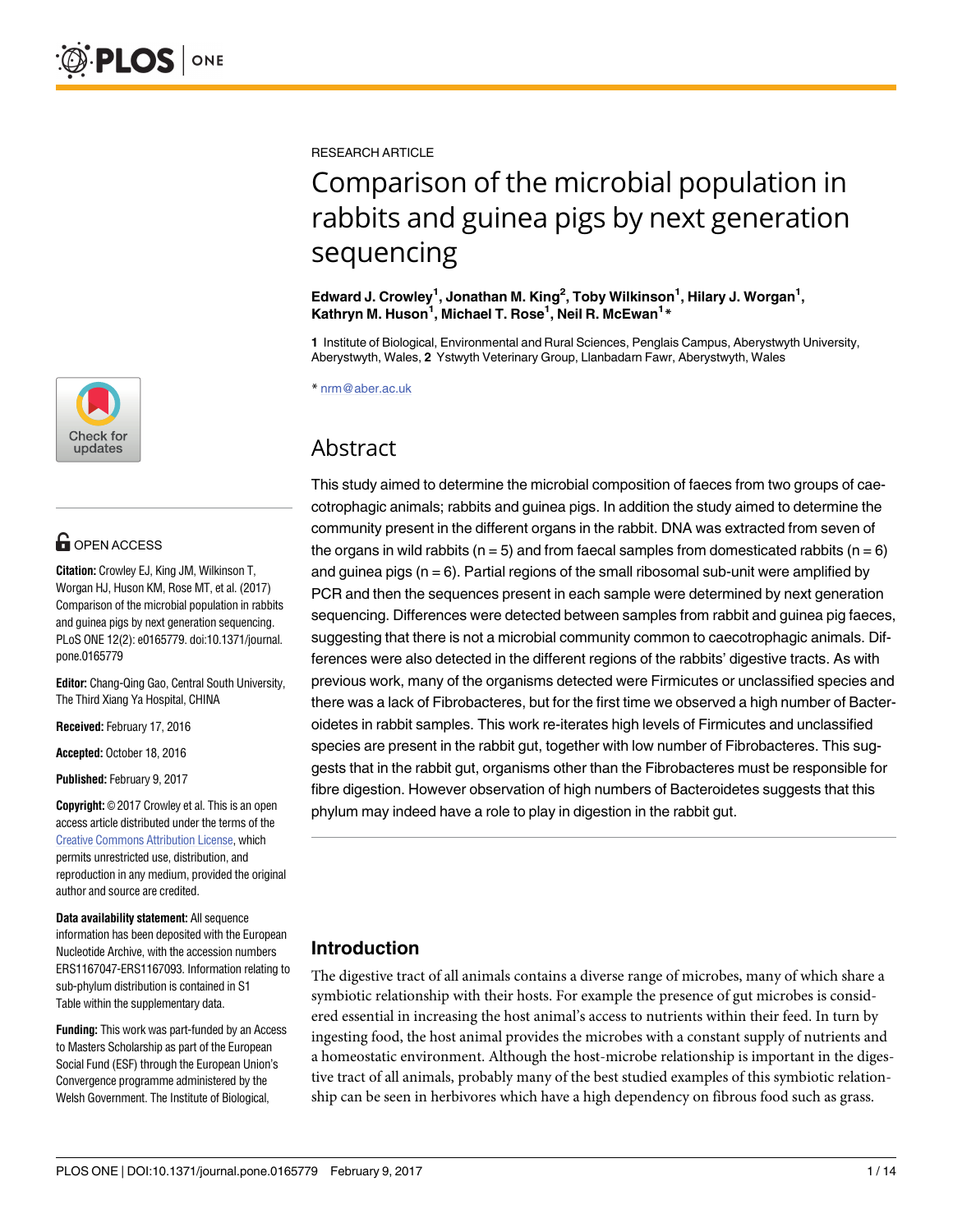<span id="page-1-0"></span>

Environmental and Rural Sciences receives funding from BBSRC. The funders had no role in study design, data collection and analysis, decision to publish, or preparation of the manuscript.

**Competing interests:** The authors have declared that no competing interests exist.

It is long-established that the digestive tract of the rabbit has a bacterial community, and more recently it has also been shown that there is an archaeal population [\[1](#page-12-0)]. In many herbivorous species there are also eukaryotic microbes within the gut population; both ciliated protozoa and fungi. Both of these populations have been described in the hindgut of horses and foregut of ruminants and are known to be monophyletic [[2](#page-12-0)], [[3](#page-12-0)], but neither eukaryotic population has ever been described in the digestive tract of the rabbit.

Within the herbivorous species there are differences in their digestive anatomy and physiology. In general, these herbivores can be sub-divided into three general categories: foregut digesters such as ruminants and camelids; hindgut digesters such as equids and rodents; and caecotrophagic animals such as rabbits and hares. These animals show differences in the length of time taken to digest food, with the rabbit having the shortest mean retention time, and ruminants having the longest [[4\]](#page-12-0). Given the anatomical and physiological differences between the groups of animals, it was not surprising that the bacterial community of the equine hindgut was different from that of the rumen [[5\]](#page-12-0), and likewise the bacterial community of the rabbit hindgut was different from that seen in either the horse's hindgut or the ruminant's rumen [\[6](#page-12-0)].

The increasing accessibility of next generation sequencing (NGS) has meant that the microbial diversity of more and more ecosystems can be examined and the organisms within them identified. Here we present a comparison between the bacterial community of faecal samples from the rabbit and the community of another caecotrophagic species, the guinea pig, to compare samples collected from different species of domesticated caecotrophagic animals, as well as samples collected from different regions of the digestive tracts of rabbits living in the wild.

#### **Results**

In total 450,544 high quality sequences were obtained from the 12 faecal samples (6 rabbits and 6 guinea pigs) which clustered into 811 unique operational taxonomic units (OTUs); 396 were only found in rabbits, 301 were only found in guinea pigs, and 114 were found in samples from both species. In the case of the 35 samples from the wild rabbits (5 animals and 7 organs), 1,110,653 high quality sequences were obtained which clustered into 914 unique OTUs. Numbers of OTUs per phylum for each type of sample (organ or host species) are shown in Table 1. All sequence information has been deposited with the European Nucleotide Archive, with the accession numbers ERS1167047-ERS1167093. Information relating to sub-phylum distribution is contained in Table A in S1 [File](#page-11-0).

**Table 1. Total number of OTUs detected in each sample group.**

|                                              | Actinobacteria | <b>Bacteroidetes</b> | <b>Chloroplast</b> | <b>Fibrobacteres</b> | <b>Firmicutes</b> | Proteobacteria | <b>Tenericutes</b> | Unclassified |
|----------------------------------------------|----------------|----------------------|--------------------|----------------------|-------------------|----------------|--------------------|--------------|
| Guinea Pig Faeces $(n = 6)$                  | $\overline{2}$ | 183                  |                    |                      | 104               |                |                    | 116          |
| Domesticated Rabbit<br>Faeces $(n = 6)$      | 10             | 67                   | 2                  | 0                    | 239               | 8              | 0                  | 184          |
| Wild Rabbit Rectum $(= 5)$                   | 12             | 98                   | 2                  | 0                    | 378               | 10             |                    | 284          |
| Wild Rabbit Stomach $(= 5)$                  |                | 113                  | 2                  |                      | 245               | 9              | $\Omega$           | 154          |
| Wild Rabbit Jejunum $(= 5)$                  | 12             | 63                   | 2                  | 0                    | 313               | 9              |                    | 209          |
| Wild Rabbit Appendix $(=$<br>5)              | 12             | 54                   | 2                  | 0                    | 365               | 9              |                    | 258          |
| Wild Rabbit Caecum $(= 5)$                   | 12             | 58                   | 2                  | 0                    | 363               | 8              |                    | 266          |
| <b>Wild Rabbit Proximal</b><br>Colon $(= 5)$ | 12             | 38                   | 2                  | 0                    | 355               | 9              | 0                  | 254          |
| Wild Rabbit Distal Colon<br>$(= 5)$          | 12             | 43                   | 2                  | 0                    | 355               | 8              |                    | 252          |

doi:10.1371/journal.pone.0165779.t001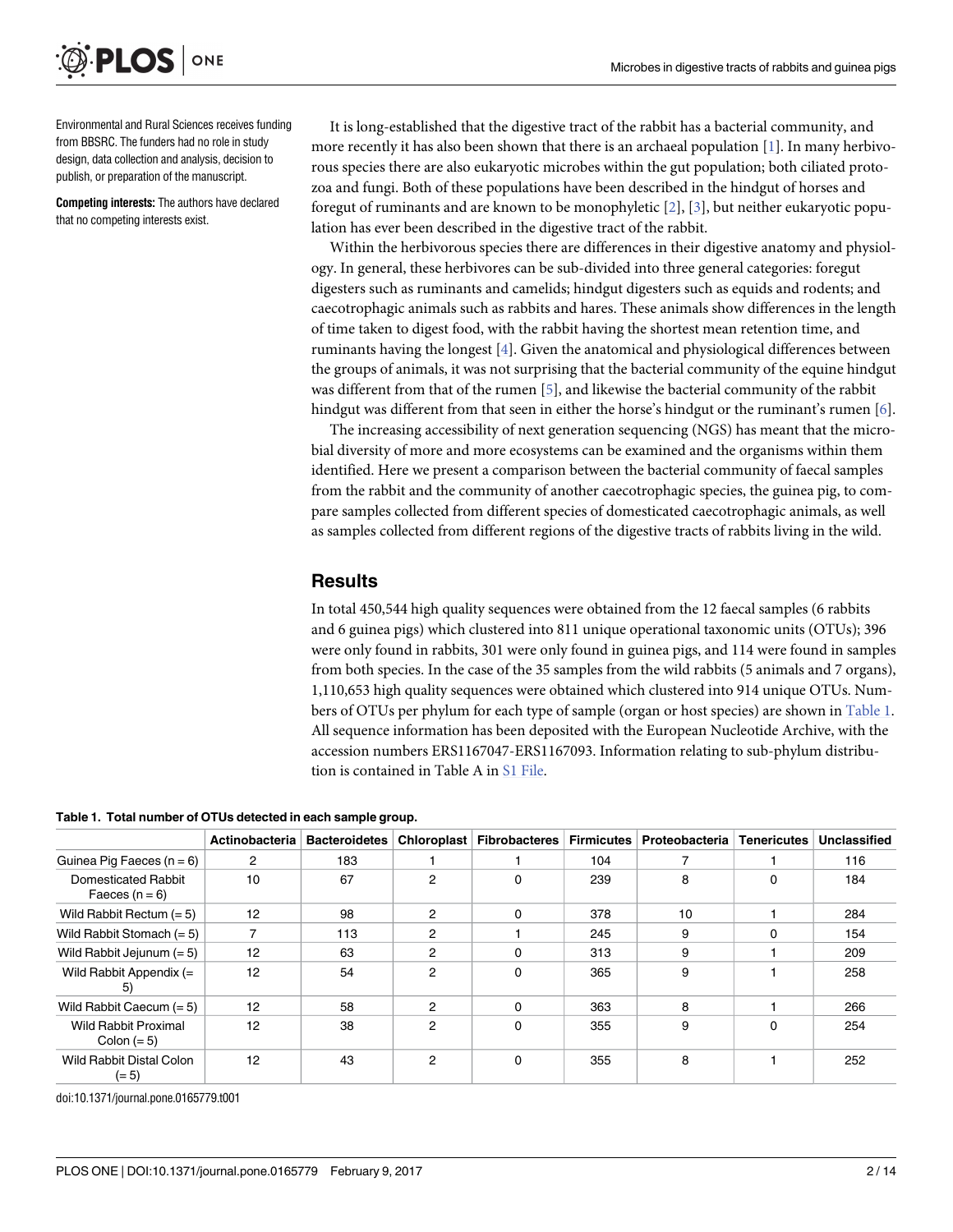



doi:10.1371/journal.pone.0165779.g001

#### Comparison of domesticated rabbit and guinea pig faecal samples

In addition to a number of chloroplast and unidentified sequences, six different phyla of bacteria were identified within the sequences: Actinobacteria; Bacteroidetes; Fibrobacteres; Firmicutes; Proteobacteria; and Tenericutes. Fig 1 shows the relative abundance of each of these phyla within the animals. Of these phyla most OTUs were identified within one of three categories: Bacteroidetes (32.3% in rabbits and 67.3% in guinea pigs); Firmicutes (29.0% in rabbits and 9.3% in guinea pigs); and unclassified bacteria (36.2% in rabbits and 21.6% in guinea pigs).

In total 203 OTUs were classified as being from the phylum Bacteroidetes. In addition to the density of Bacteroidetes in guinea pigs being approximately double that of the rabbits, the number of OTUs specific to guinea pigs (136 OTUs) was higher than the number of rabbitspecific Bacteroidetes (20 OTUs) or those found in both species (47 OTUs). Although there are 47 OTUs which are present in faecal samples from both species, it is worth noting that in all cases the OTU is seen as more abundant in one species than the other (typically 100–1000 times higher in the preferred species). Thus, although the Bacteroidetes are present in samples from both species, there seems to be a sub-set within this phylum which is specific to, or at least over-represented in, either the guinea pig or rabbit.

The other major phylum detected comprised the Firmicutes. These sequences could be categorised as 312 distinct OTUs; 208 of these were only seen in rabbits, 73 only in guinea pigs and 31 were observed in both species. As with the Bacteroidetes, the Firmicutes OTUs that were found in samples from both species showed a higher abundance in one species than the other (again typically 100–1000 times higher in the preferred species). Therefore, although the Firmicutes are also present in samples from both species, there again seems to be a sub-set within this phylum which is specific to, or at least over-represented in, one or other species.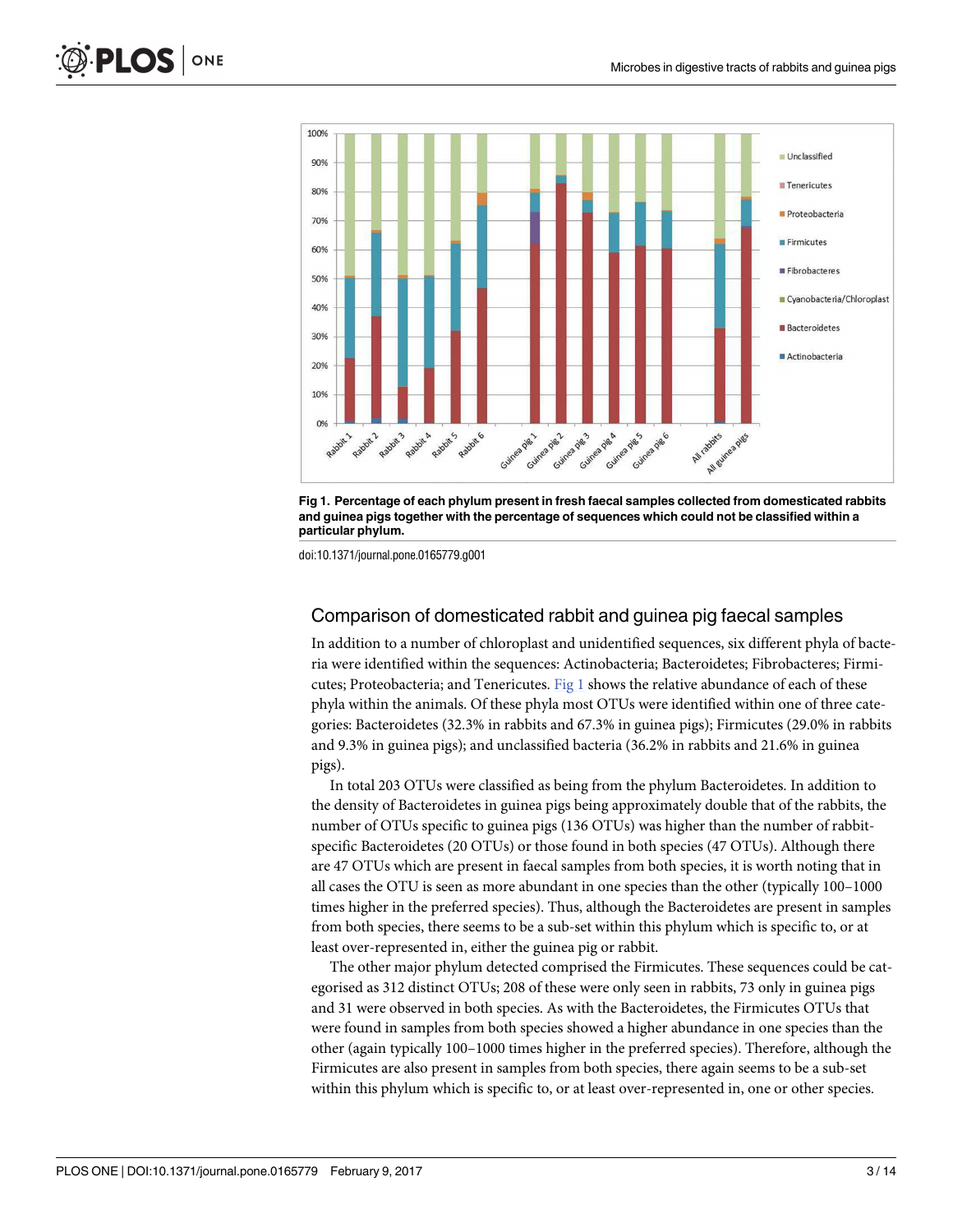<span id="page-3-0"></span>No Fibrobacteres were observed in any of the faecal samples from rabbits. However, a single Fibrobacteres OTU was seen in four of the guinea pig samples, albeit at only a trace level (single copies) in three of them. In the samples from the remaining guinea pig, the Fibrobacteres sequences constituted approximately 11% of the entire population.

Proteobacteria were seen in all twelve samples analysed. In no animal did the abundance of the Proteobacteria exceed 4.3%. In total 13 proteobacterial OTUs were observed, with 6 found only in rabbits, 5 only in guinea pigs, and 2 in both. However, unlike the Bacteroidetes and Firmicutes, there was little evidence of quantitative segregation of shared OTUs within this phylum. Instead each animal had a few proteobacterial OTUs, often with one OTU being more abundant than others, although the OTU which was most abundant varied between animals, irrespective of species.

Actinobacteria were found in faecal samples from both species, and although they were at low abundance in both species, they were more abundant in rabbits (0.8%) than in guinea pigs (0.06%). In total, 11 different actinobacterial sequences were observed. One of these (OTU0237) was found in samples from both species, and was found in all rabbits (around 85% of the total actinobacterial sequences in rabbits), although it was only found as a single sequence in one of the guinea pig samples. In addition, it was found as the only actinobacterial sequence in one of the rabbits. The other ten actinobacterial sequences were species-specific. OTU0641 was specific to the guinea pigs, and was found in the five animals which lacked OTU0237, and although present at low levels (0.2%) in two animals, in the remaining three it was only present at trace levels (1 or 2 copies). The remaining nine actinobacterial OTUs were restricted to the rabbits and were found at very low levels.

A single Tenericutes sequence (*Mycoplasma* sp.) was detected in one of the guinea pig samples, but none was detected in any of the faecal samples from rabbits.

In the case of the rabbit samples, the largest group of sequences was actually those which could not be classified at a phylum level (based on a minimum of 90% identity). The mean figure for all rabbit sequences showed that 36.2% of the sequences could not be classified, and this figure approached 50% of all sequences in three of the animals. The number of unclassifiable sequences in samples from guinea pigs was considerably fewer (21.8%) but was still the second largest group of organisms. In total 268 different unclassified OTUs were identified, with 152 of them being only detected in samples from rabbits, 84 only being identified in guinea pigs and 32 being found in samples from both species. As with the Bacteroidetes and Firmicutes, the OTUs identified in faecal samples from both species tended to show bias in favour of one species or the other (100 to 1000 fold difference), with the exception of two OTUs, one of which showed 100% identity to sequences derived from faecal samples from a number of mammalian species.

Only two OTUs corresponding to chloroplast sequences were seen. One derived from *Lolium multiflorum* (Italian ryegrass) was detected in five rabbit samples and five guinea pig samples. In addition, *Trifolium strictum* (clover) sequences were detected in five of the rabbit samples, but were absent from guinea pig samples. However, in all cases the chloroplast sequences never exceeded more than 0.13% of the total number for that particular animal.

Cochran's Q test was used to provide a general, qualitative comparison of the rabbit and guinea pig sample populations. The test showed significant differences (P*<*0.001) between the general bacterial populations of rabbits and guinea pigs. A Mann-Whitney test [[7\]](#page-12-0) of the entire populations present in the rabbit and guinea pig faecal samples also showed significant differences (P*<*0.05) between bacterial species present in the two different animals.

Hence, although six different phyla could be identified, only two of them were present (Firmicutes and Bacteroidetes) in relatively large numbers in all animals, with Fibrobacteres also present at a high level in one of the guinea pigs.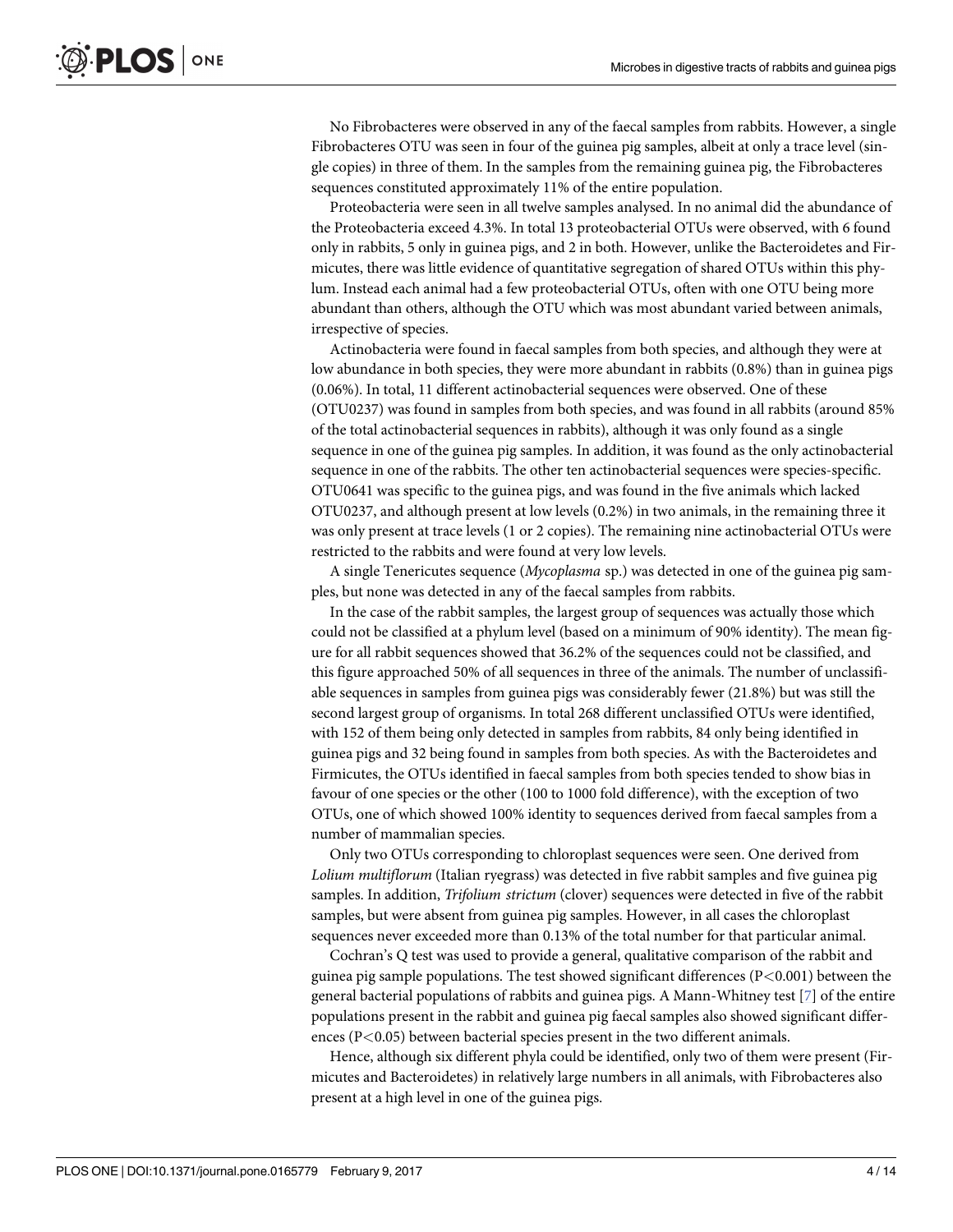



doi:10.1371/journal.pone.0165779.g002

#### Comparison of faecal samples from domesticated rabbits and rectal samples from wild rabbits

The range of phyla detected was very similar to that seen in the comparison between the domesticated rabbit and guinea pig faecal samples: Actinobacteria; Bacteroidetes; Firmicutes; Proteobacteria; and Tenericutes being detected. In addition there were a number of unclassified sequences. As seen with the rabbit faecal samples previously, there were no sequences from Fibrobacteres. Although five different phyla could be identified, and four of them were present in all animals, only two of them (Firmicutes and Bacteroidetes) were present in relatively large numbers in all animals. Fig  $2$  shows the relative abundance of each of these phyla within the animals.

The relative abundance of the Bacteroidetes was similar in both groups (32.3% and 29.9% in domesticated and wild rabbits respectively). Proteobacteria levels were also similar (around 1–2% in both groups) with the exception of a single domesticated animal where the level was 4.2%. Tenericutes sequences were absent from the domesticated animal but detected at a low level in two of the wild animals; a single copy in one animal, and around 0.1% of the total number in the other.

The major differences between the two groups were seen in terms of the proportions of Firmicutes and unclassified organisms. In the domesticated rabbits Firmicutes constituted 29.0% of the sequences, whilst unclassified sequences comprised 36.2%. In the wild rabbits these figures were 48.4% and 20.0% respectively.

In total there were 120 OTUs which were classified as being Bacteroidetes. Of these 22 were specific to the domesticated animals and 53 specific to the wild animals, with 45 common to both. Some of the sequences found in both groups of animals had up to 10 fold difference, but there were no cases where the differences were as high as those seen between those in the faecal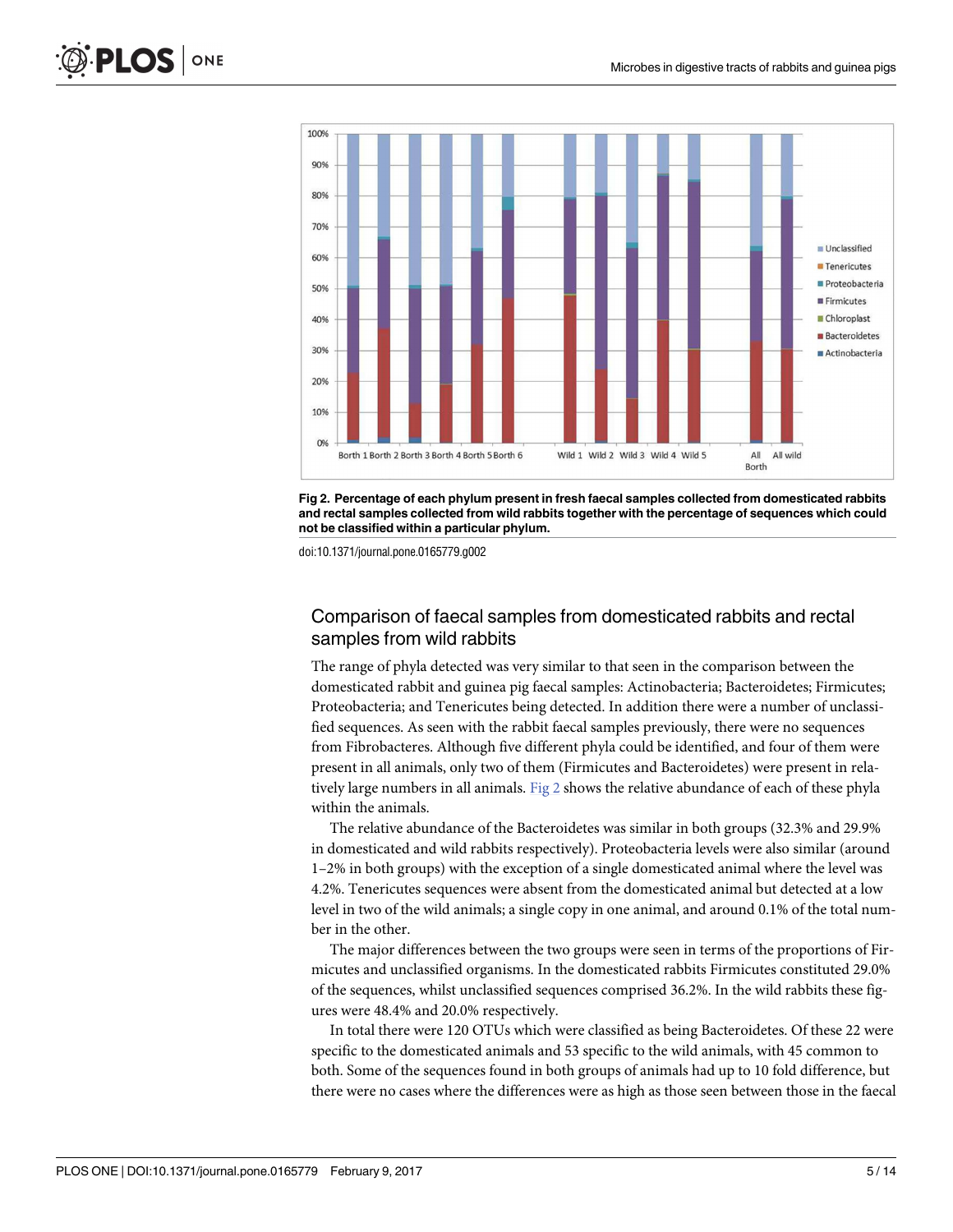<span id="page-5-0"></span>samples from domesticated rabbits and guinea pigs, which reached 1000 fold differences in some cases.

In addition to there being more Firmicutes sequences in the wild rabbits, relative to the domesticated ones (48.4% versus 29.0%), there were also more Firmicutes OTUs in the samples from the wild animals; 166 OTUs were specific to the wild rabbits, with 27 specific to the domesticated animals and 212 found in all eleven rabbits investigated. As with the Bacteroidetes, the sequences found in both groups of rabbits tended to be present at similar levels, with most being present at similar levels.

There was a higher proportion of unclassified sequences in the samples collected from domesticated rabbits, relative to the wild ones (36.2% versus 20.0%). However the number of unclassified OTUs was lower with only 9 OTUs which were specific to the samples from domesticated animals relative to the wild ones (109 OTUs), with 175 OTUs common to rabbits from both groups. Within the unclassified OTUs present in both sets of animals there was evidence of some sequences which were present at approximately equal levels, whilst others were orders of magnitude (1000 fold and more) different. Thus, by inference, it would appear that some of bacterial species from which the unclassified sequences were isolated are having their proportional numbers regulated by the type of diet eaten by the rabbit.

Cochran's Q test was used to provide a general, qualitative comparison of the domesticated and wild rabbit populations. The test showed significant differences (P*<*0.001) between the faecal/rectal bacterial populations of wild and domesticated rabbits. A Mann-Whitney test also showed significant differences (P*<*0.05) between bacterial species present in the two groups of animals.

#### Comparison of samples from different organs of the digestive tract of wild rabbits

Given the difference in physiological differences between different organs, it might be expected that there would be differences in the microbial communities in the different organs. For example the pH of the stomach has a low pH (1.5 to 2.0) whilst the small intestine is higher (around 7.2) and then slightly lower again in the hindgut (around 6.0 to 6.5). Likewise the dry matter content varies throughout the tract [\[8\]](#page-12-0).

The phyla detected included those described above for other rabbit samples: Actinobacteria; Bacteroidetes; Firmicutes; Proteobacteria; and Tenericutes. In addition Fibrobacteres sequences were detected in samples from the stomachs of three of the rabbits, although always at *<*0.1% of the total population. Again there were a large number of unclassified sequences. In all seven organs investigated the major phyla detected were again Firmicutes and Bacteroidetes. The relative abundance of each of these phyla in the various organs is shown in [Fig](#page-6-0) 3.

Actinobacteria were found throughout the digestive tract but in all organs the relative abundance was low, ranging from 1.0% (jejunum) to 0.4% (rectum). In total within the digestive tract there were 12 different OTUs detected, and with the exception of the stomach (where there were only 7 OTUs) all of them were detected in all areas of the tract.

Proteobacteria were found throughout the digestive tract, with the highest numbers in the stomach (3.5% of all sequences), with all other organs showing similar levels. In total 13 proteobacterial OTUs were observed with each organ containing 8 to 10 OTUs. Six of these OTUs were found in all organs. OTU0963 was an interesting sequence as it constituted about 2.5% of the total number of sequences identified in the stomach, but was only found at background levels (3 and 1 copies in the appendicular caecum and rectum respectively) in other organs.

A single Tenericutes OTU (OTU0462) was found in five of the organs (jejunum, appendicular caecum, caecum, distal colon, and rectum). With the exception of the jejunum where it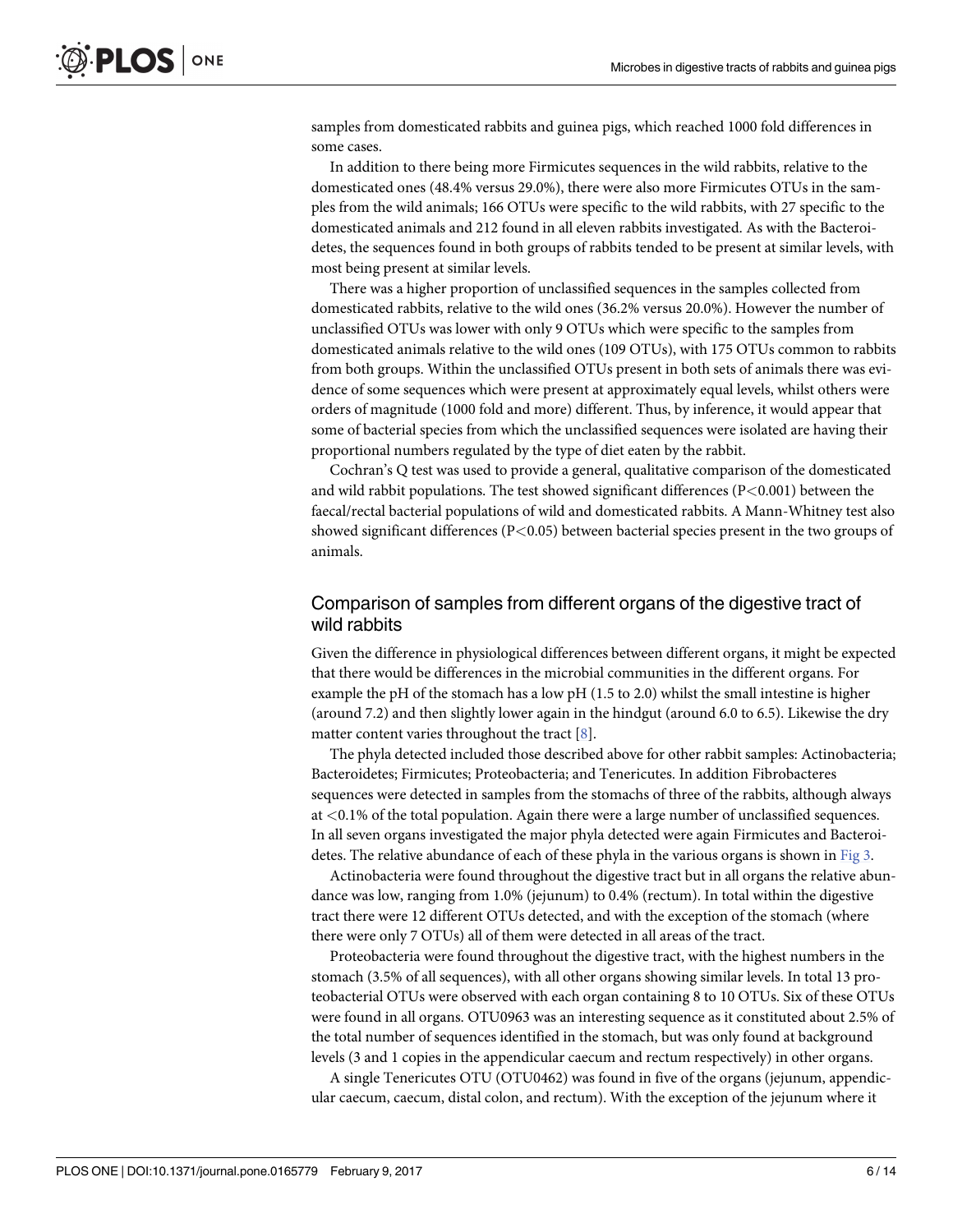<span id="page-6-0"></span>



doi:10.1371/journal.pone.0165779.g003

constituted 1.8% of the total sequences it never constituted more than at trace levels (e.g. 0.03% in the rectum) and was only seen in two of the wild rabbits. By performing a BLAST search, OTU0462 was identified as having 96% identity to a member of the genus *Mycoplasma*.

Members of the Bacteroidetes phylum were found throughout the entire digestive tract and constituted 20–30% of the total number of sequences detected in the stomach, jejunum, proximal colon, distal colon and rectum, where they were the second most abundant phylum. In the case of the caecum and appendicular caecum, the Bacteroidetes sequences constituted around 40% of the total number of sequences, which was approximately the same number as those identified as Firmicutes in these two organs. In total 150 Bacteroidetes OTUs were identified with numbers of OTUs varying between organs (38 in the proximal colon to 113 in the stomach). In addition the OTUs present in any particular organ had some degree of inter-organ variation, although this tended to be for the less abundant Bacteroidetes OTUs, with a number of the more common ones being found at relatively high abundance throughout the entire tract.

The remaining identifiable phylum, the Firmicutes, was the most abundant in five of the organs: stomach; jejunum; proximal colon; distal colon; and rectum. In these five organs the actual values ranged from 45.5% in the stomach to 55.2% in the jejunum. In the remaining two organs (the caecum and appendicular caecum) the value was 40.3%, which was approximately the same as abundance as the Bacteroidetes. In total 421 Firmicutes OTUs were detected in the samples from wild rabbits. The lowest number was seen in the stomach which had 245 OTUs. All other organs ranged from 313 (jejunum) to 365 (appendicular colon).

There were also 314 OTUs which could not be classified. The number of unclassified OTUs per organ varied from 154 in the stomach to 284 in the rectum. and some of these were found in all organs. It is worth noting that many of these OTUs were found at relatively low levels,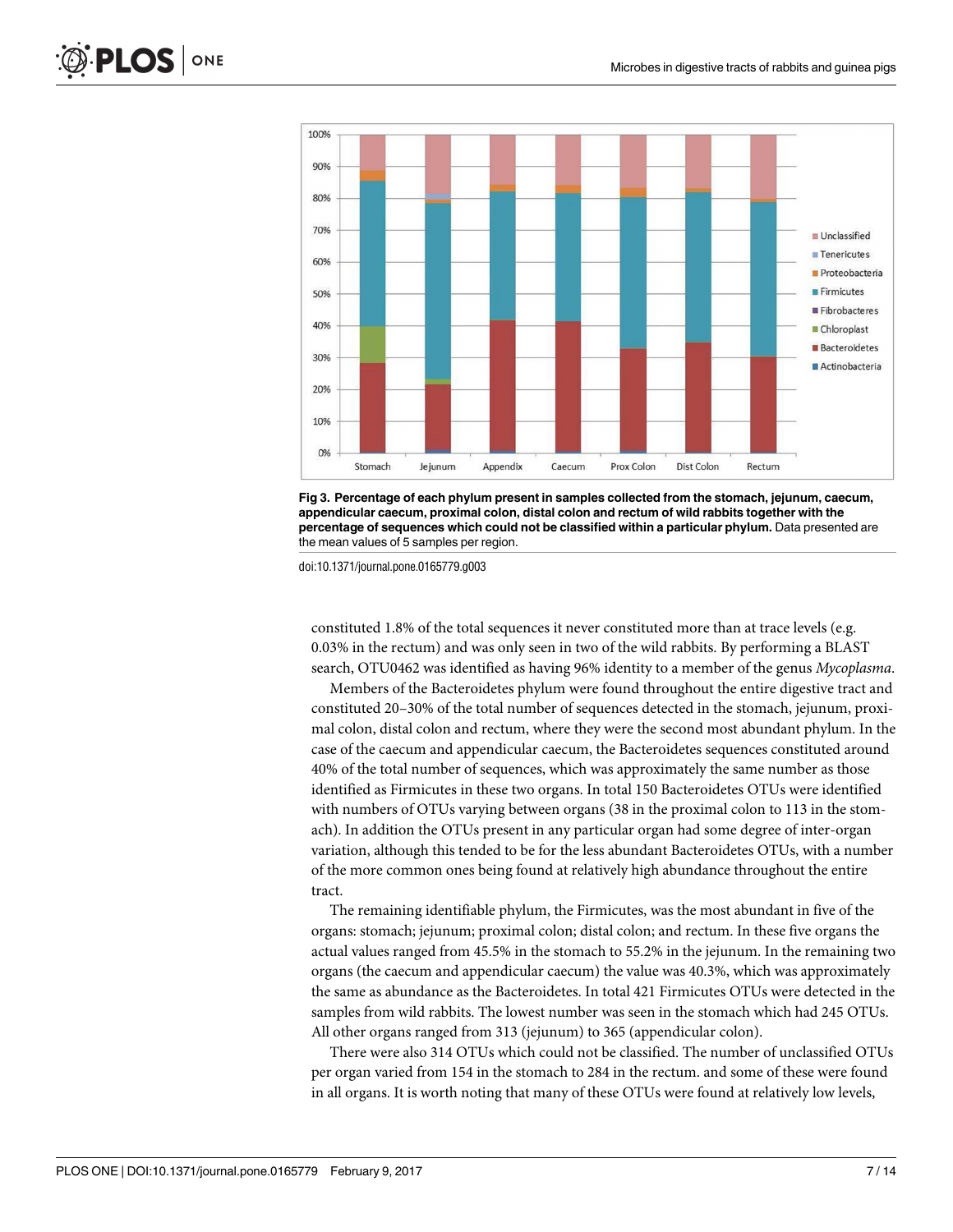<span id="page-7-0"></span>but a few examples existed (e.g. OTU0067) at around 1% of the total number of sequences present in all of the different organs.

Cochran's Q test showed significant differences (P*<*0.001) between the bacterial populations in the different organs of these wild rabbits.

#### **Discussion**

It has already been reported that different species have different microbial communities in their respective digestive tracts. However this is the first time that samples from the guinea pig have been investigated, and also the first time that a comparison has been made between samples collected from two different species of caecotrophagic animals. While the animals were co-housed, and given access to the same food, the actual intake by each individual animal was not monitored. It is anticipated that differences between species probably had some dietary bias. However, allowing animals to select their own choice of diet is probably a more accurate reflection of the pattern likely to be seen in the two species, rather than drawing conclusions from a diet which may not accurately reflect those normally given to these animals.

The first report of the composition of the microbial community of the digestive tract of the rabbit took place around a decade ago [[6](#page-12-0)] and, based on a relatively small number of sequences, concluded that the microbial population was unlike those described for other herbivores. These results were corroborated by a further publication using a larger dataset [\[9\]](#page-12-0). In the first of these papers no members of the Bacteroidetes group was reported, and in the latter the Bacteroidetes represented only 4% of the sequences. These values were similar to those seen in [[5\]](#page-12-0) for samples from the equine hindgut, but much lower than those seen in samples from the rumen e.g. [\[10\]](#page-12-0) where Bacteroidetes numbers were around 35% of the population. In both cases the major group of organisms identified in the rabbit showed most similarity to the Firmicutes.

More recently next generation sequencing (NGS) has allowed a more extensive investigation of the community structure to be undertaken and the first time this technology was applied to the digestive tract of the rabbit resulted in the majority (range 83.3 to 99.7%) of the identifiable sequences classified as either Bacteroides or Firmicutes [[11](#page-12-0)]. Further use of NGS has demonstrated that these two groups of organisms dominate the caecal population from an early stage in the animal's life, although there is a shift in composition over time, with Bacteroidetes at roughly double the abundance of Firmicutes in early life (14 days) but gradually Firmicutes became more abundant until they comprised over 90% of the population by 80 days [\[12\]](#page-12-0). The current data also show that over 90% of the identifiable sequences are either Bacteroides or Firmicutes; 96% for the domesticated rabbits and 98% for guinea pigs. However unlike the observations of [\[12\]](#page-12-0) where sequences from Firmicutes, were the most abundant group in adult animals, the rabbits here show a relatively even split (51% Bacteroidetes and 45% Firmicutes) and the guinea pigs show that the majority of identifiable sequences are from Bacteroidetes (86%). It is worth noting that this is the first time that the DNA being analysed was extracted from a microbial community present in rabbits which had not been fed on a pelleted diet, instead having access to vegetable trimmings, hay; fresh fruit and wild leaves. Therefore we postulate that higher Bacteroidetes numbers seen here may be associated with higher fibre content in the diet.

In the case of the wild animals, which were assumed to have existed on a diet based primarily of leaves and grasses (in keeping with the chloroplast sequences detected in the digestive tract) the percentage of sequences which were Bacteroidetes was around 40% in the caecum and appendicular caecum, and 20–30% in all other organs investigated. This supports the earlier observation with domesticated rabbits where we found high levels of Bacteroidetes. Again this may be a reflection of the higher fresh fibre content of the diet, although it is interesting to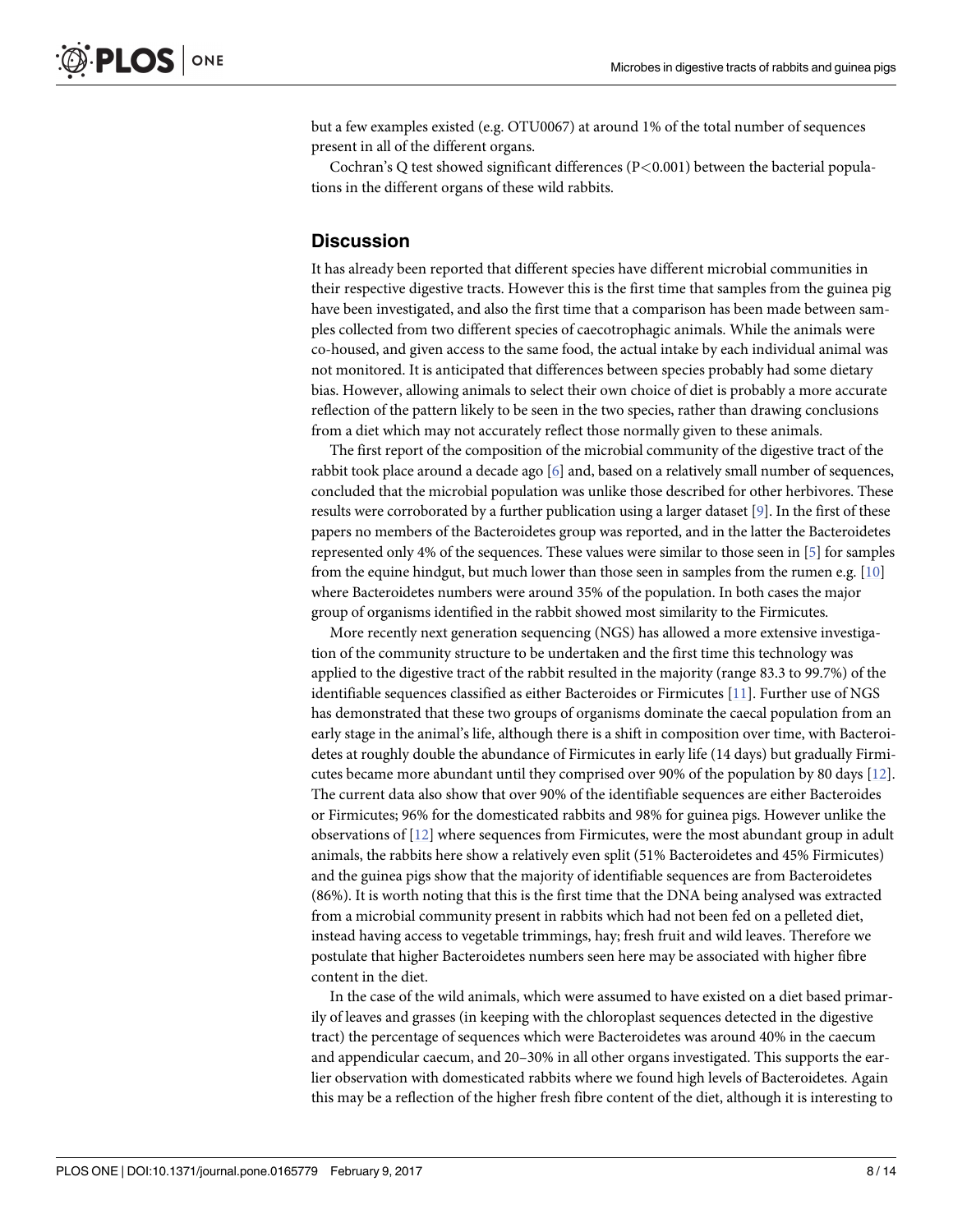<span id="page-8-0"></span>note that the samples from wild animals, which would presumably contain higher levels of fresh forage than given to the domesticated rabbits, had less Bacteroidetes sequences. Suggestions of dietary preferences in rabbits are in keeping with previous speculation [\[13\]](#page-12-0) where wild rabbits were found to have a higher preference for concentrates when available, rather than fibrous feeds, although feed available in the wild in the current work (Wales) is likely to have more moisture associated with it than this previous work (Spain). However, as with the other observations, for all organs the sum of Firmicutes and Bacteroidetes constituted 95% or more of the sequences which could be identified and assigned to a phylum.

Members of the Bacteroidetes phylum were found throughout the entire digestive tract and constituted 20–30% of the total number of sequences detected in the stomach, jejunum, proximal colon, distal colon and rectum. In these organs Bacteroidetes was the second most abundant phylum. In the case of the caecum and appendicular caecum, the Bacteroidetes sequences constituted around 40% of the total number of sequences, which was approximately the same number as those identified as Firmicutes in these two organs. In total 150 Bacteroidetes OTUs were identified with numbers of OTUs varying between organs (38 in the proximal colon to 113 in the stomach). In addition the OTUs present in any particular organ had some degree of inter-organ variation, although this tended to be for the less abundant Bacteroidetes OTUs, with a number of the more common ones being found at relatively high abundance throughout the entire tract.

The remaining identifiable phylum, the Firmicutes, was the most abundant in five of the organs: stomach; jejunum; proximal colon; distal colon; and rectum. In these five organs the actual values ranged from 45.5% in the stomach to 55.2% in the jejunum. In the remaining two organs (the caecum and appendicular caecum) the value was 40.3%, which was approximately the same as abundance as the Bacteroidetes. In total 421 Firmicutes OTUs were detected in the samples from wild rabbits. The lowest number was seen in the stomach which had 245 OTUs. All other organs ranged from 313 (jejunum) to 365 (appendicular colon).

As mentioned above, there were also 314 OTUs which could not be classified. Clearly the role of the organisms corresponding to these sequences is unknown. However examples such as sequence OTU0067 which appears throughout the digestive tract, at around 1% of the microbial community is likely to have an important role to play within the animal.

If the current observation regarding the increased levels of Bacteroidetes is associated with differences in fibre content in the diet, it is interesting to note that this was not the pattern seen in studies of rumen content of animals fed on either forage, high grain, or mixed diets, where the Firmicutes and Bacteroidetes remained relatively constant across all three diets [[14](#page-12-0)]. However, it is in keeping with studies on children in rural Africa who were shown to have have a higher abundance of Bacteroidetes than the equivalent age group in Europe e.g. [[15](#page-12-0)] most probably due to a higher fibre content in their diet.

Both of the major phyla (Bacteroidetes and Firmicutes) and also the unclassified group are extensively represented in all of the samples investigated, irrespective of species and also of organ. However, within each of these phyla there are a number of OTUs which are specifically found in either the rabbit or the guinea pig. Moreover, even in OTUs which were found in samples from both species there were examples of a clear bias in their relative abundance, with the number of copies of a particular sequence typically being 100 to 1000 times more abundant in the apparently preferred species. Therefore this argues that there is a high level of speciesspecificity in terms of the population of microbes found within each of these two caecotrophagic species, albeit that the bacteria show some degree of relationship.

It is also worth noting that the rabbit samples, irrespective of domestication level lacked any Fibrobacteres other than a baseline level in the stomach of three of the wild rabbit. This is an observation in keeping with previous reports. For example in [\[6](#page-12-0)] the highest similarity to any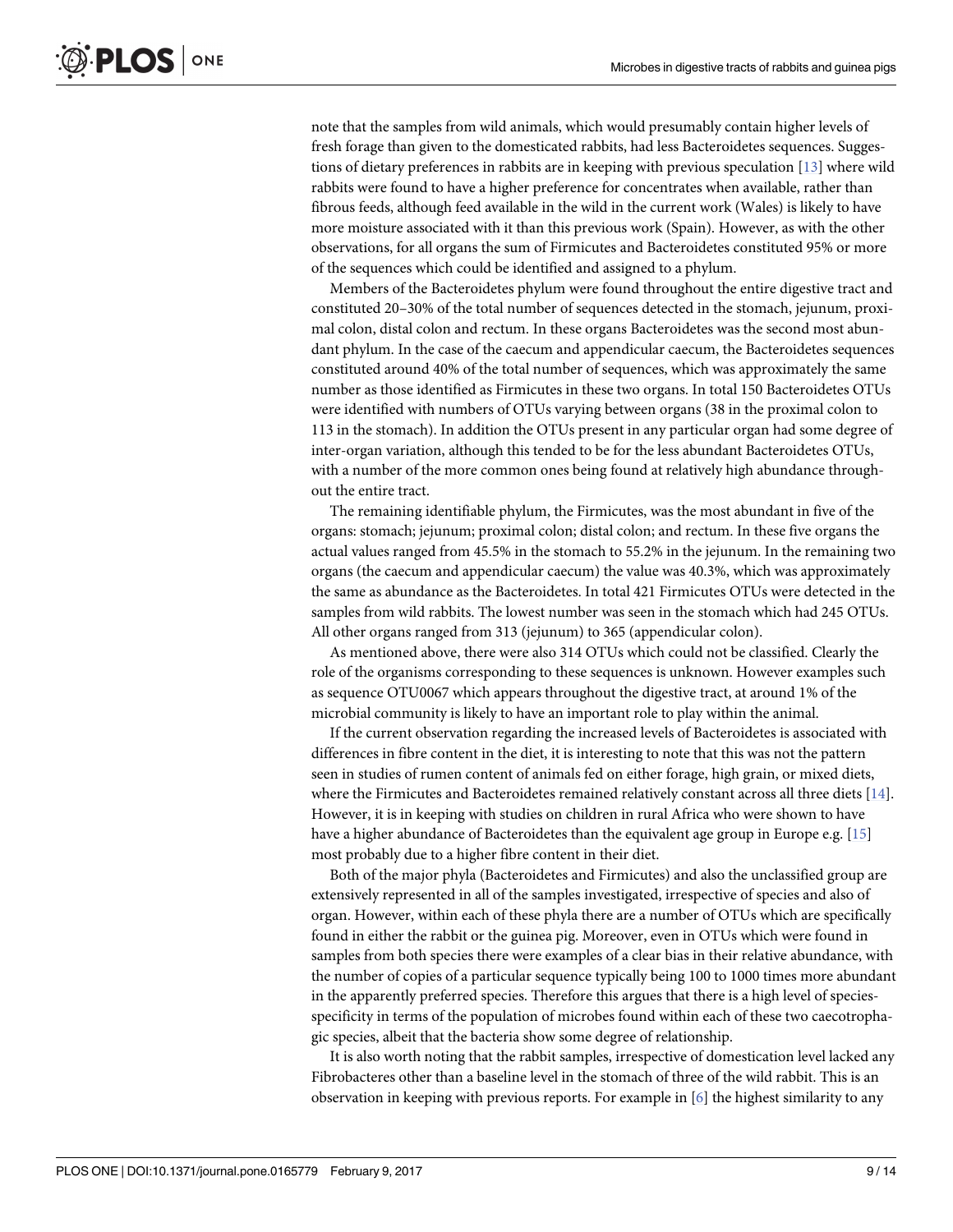<span id="page-9-0"></span>member of the *Fibrobacter* genus was at 85.7%, suggesting that this organism was not a member of the Fibrobacteres phylum. In [\[9\]](#page-12-0), again no member of this genus was found, although the authors speculate that this may be due to the re-enforcement of the hypothesis of [[16](#page-12-0)] where it was suggested that the 16S *rRNA* gene of *F*. *succinogenes* may be prone to less efficient amplification by PCR, relative to other species. However even with the use of NGS [\[12](#page-12-0)] members of the *Fibrobacter* genus were discounted as being numerically important. This is in contrast to the rumen environment where, depending on the conditions, members of the *Fibrobacter* genus can be relatively abundant [\[17](#page-12-0)] or in the caecum of the horse [[18](#page-12-0)]. However the situation in the samples from the guinea pigs is less clear, with five of the samples showing the Fibrobacteres to be either absent or at baseline detection (i.e. single copies of the sequence per sample), whilst the final sample has this single Fibrobacteres OTU present at 10.9% of the total sequences. This suggests that the Fibrobacteres are of little importance to digestion in the rabbit, but in at least one of the guinea pigs studied it is an important organism.

Thus it appears that there are major differences in the microbial population of the digestive tracts of the rabbit and the guinea pig, and between organs within a single animal. While some of this may be due to dietary preferences between the animals, it nevertheless suggests that it is unlikely that there is a single inter-species microbial population which is responsible for allowing an animal to live a caecotrophagic lifestyle.

## **Materials and methods**

#### Sample collection from domesticated rabbits and guinea pigs

Ten adult rabbits and ten adult guinea pigs were co-housed in an indoor run at Borth Animalarium in West Wales. All animals had been given access to the same diet for several months and were given *ad libitum* access to the same range of food: rabbit muesli (Badminton Albion Bunny Munch Ultra); guinea pig nuggets (Burgess Excel Tasty Nuggets Guinea Pig Food); a mixture of vegetable trimmings; willow bark; hay; straw; a mixture of fresh fruit; and wild leaves. In addition they had constant access to fresh water. Animals tended to eat the respective species-specific muesli or nugget, and guinea pigs were more likely to eat vegetable trimmings, fresh fruit and leaves, with rabbits eating more hay and bark, although there was a degree of shared eating patterns.

Fresh faecal samples were collected from the first six animals from each species which were seen defecating. In all cases samples collected were hard faececs (i.e. not caecotrophs). Samples were stored in individual thermos flasks and transported back to the lab for DNA isolation.

#### Sample collection from wild rabbits

Fresh digestive tracts were collected from local wild rabbits which had been shot for food. The tracts were collected and transported on ice to the lab within 30 minutes of the animal being killed. Digesta was removed from the stomach, jejunum, caecum, appendicular caecum, proximal colon, distal colon and rectum. DNA was extracted from the digesta as described above.

#### DNA extraction

On returning to the lab samples were frozen and stored -20˚C, after which DNA extraction was carried out using a QIAamp<sup>®</sup> DNA Mini Stool Kit (Qiagen Ltd.; West Sussex, England) following the manufacturer's standard protocol with the exception of increasing the initial incubation from 70˚C to 95˚C for 5 min, which the manufacturers suggest helps with the lysis of Gram-positive bacteria which are known to be present in large numbers in the digestive tract of the rabbit e.g. [\[6](#page-12-0)].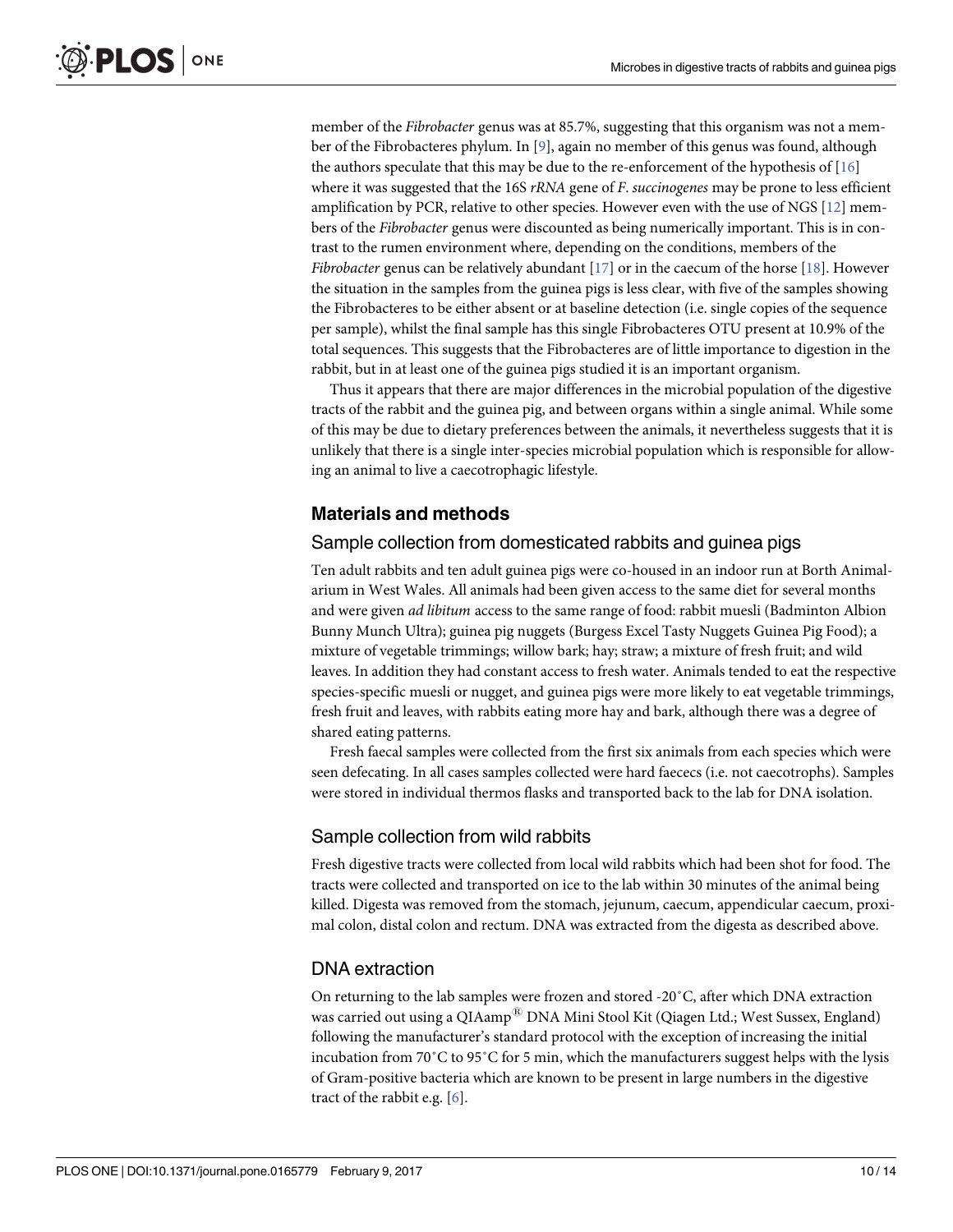<span id="page-10-0"></span>Once DNA was extracted the purity and concentration of the DNA was assessed using a BioTek Epoch Spectrophotometer System using measurements at  $A_{260}$  and  $A_{280}$ .

# PCR conditions

PCR was performed to amplify part of the V2-V3 region 16S *rRNA* gene of each sample using the reverse primer 355R (5' –  $CTG$  CTG CCT CCC GTA GGA GT–3') in all reactions [\[19\]](#page-12-0) and the basal forward primer 27F (5'-CCA TCT CAT CCC TGC GTG TCT CCG ACT CAG-3') linked to a reaction sample-specific "bar code" 10mer at the 5' of the primer. Approximately 1ng of DNA was used per reaction in a reaction cocktail containing both primers (100nM each),  $200\mu$ M of each dNTP, the manufacturer's buffer (supplemented to  $1.8\text{mM MgCl}_2$ ) and 1.25U FastStart high fidelity enzyme (Bioline) in a final reaction volume of 25μl. Amplification was performed with the following steps: 95˚C hot start for 2 min; 21 cycles (94˚C for 30 sec, 52˚C for 30 sec, 64˚C for 30 sec); and a final extension at 64˚C for 7 min. The presence of amplicons was verified at the end of the PCR stage by electrophoresis.

# Preparation for sequencing

The purity and concentration of the amplicons were assessed using a BioTek Epoch Spectrophotometer System. Two clean-up procedures (AMPure XP bead clean-up and E-Gel agarose gel electrophoresis) were carried out to remove undesired, short fragments. Sample concentrations were then normalised (120ng/μl) and equal quantities of all samples pooled for all further stages. The success of the two clean-up procedures in removing unwanted DNA fragments was assessed using an Agilent 2100 Bioanalyzer (Agilent Technologies, Santa Clara, CA, USA), following the protocol detailed in the Agilent High Sensitivity DNA Kit Quick Start Guide (Agilent Technologies, 2009).

The sample library underwent emulsion PCR (emPCR) as the final step in preparation for Ion Torrent sequencing. The library's fragments were attached to Ion PGM Template OT2 400 Ion Sphere Particles (Life Technologies, Carlsbad, CA, USA) and then clonally amplified. The protocol described in the Ion PGM Template OT2 400 Kit User Guide (Life Technologies) was followed exactly. The Ion OneTouch 2 Instrument (Life Technologies) was prepared as per the User Guide's instructions.

# DNA sequencing

The Ion Torrent sequencing procedure was run on an Ion Torrent PGM System (Life Technologies, Carlsbas, CA, USA) using an Ion PGM Sequencing 400 Kit, following the manufacturer's protocol, as described in the Ion PGM Sequencing 400 Kit manual (Life Technologies).

# Analysis of sequence data

Initial quality filtering of DNA sequence reads was performed with standard settings by the Ion Torrent PGM platform. Final library output files were then filtered by minimum read length (250 base pairs) to remove any remaining short reads, and individually barcoded sample files were then merged for OTU clustering  $(>97\%$  identity), performed through the CD-HIT-OTU program [[20](#page-13-0)]. Sequences were checked to avoid the occurrence of identifiable chimera at this time. Unequal numbers of sequence reads per sample were obtained from the sequencing process, necessitating normalization of the dataset for statistical analyses. This was performed using the script daisychopper.pl ([http://www.genomics.ceh.ac.uk/GeneSwytch/](http://www.genomics.ceh.ac.uk/GeneSwytch/Tools.html) [Tools.html](http://www.genomics.ceh.ac.uk/GeneSwytch/Tools.html)), which randomly resampled the dataset to ensure that all samples contained equal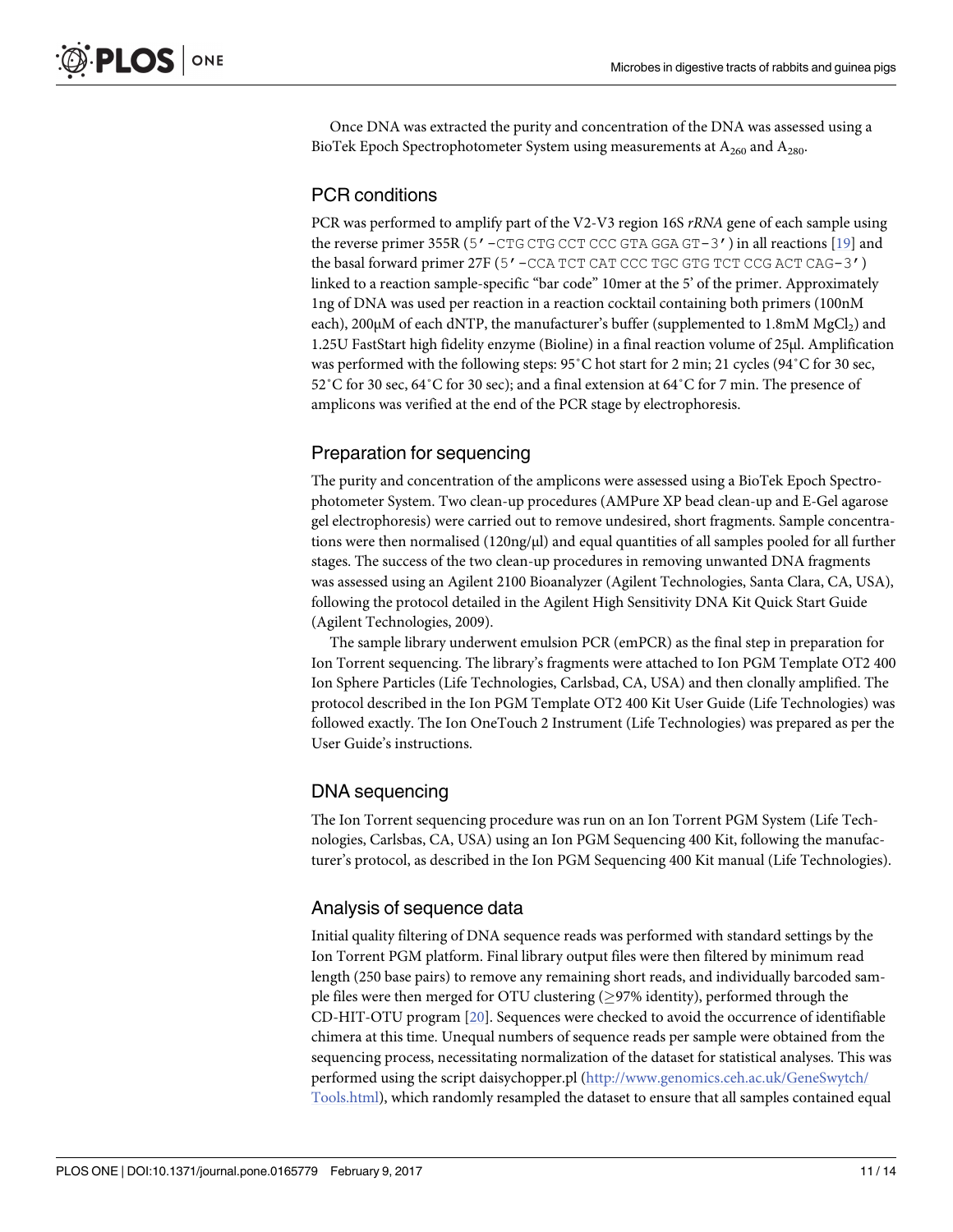<span id="page-11-0"></span>numbers of reads, matched to the lowest number of reads obtained for an individual sample, thus allowing samples with unequal sequence coverage to be statistically compared [\[21\]](#page-13-0), [[22](#page-13-0)].

The Ion Torrent PGM classified the DNA sequences from the sample library into distinct reads or OTUs. The PGM output also included data on the relative abundance of each OTU in each sample. An initial identification of OTUs was performed using the Ribosomal Database Project (RDP) Bayesian classifier [\[23\]](#page-13-0), [[24](#page-13-0)]. This identification relied on taxonomic differentiation based on identity levels of  $\geq$ 97% being defined as the same OTU [[25](#page-13-0)] and classification at the level of phylum being  $\geq$ 90% identity.

Qualitative differences (present/absent binary scores) between different regions of the tract were compared using a Cochran's Q test [[26](#page-13-0)].

Individual sequences which were of particular interest were identified using Basic Local Alignment Search Tool (BLAST) analysis [\[27\]](#page-13-0) to both phylum, and where possible genus, level. Percentage abundance calculations were performed for classification at phylum level and expressed in bar graph format.

## **Supporting information**

**S1 [File.](http://www.plosone.org/article/fetchSingleRepresentation.action?uri=info:doi/10.1371/journal.pone.0165779.s001) Supplementary data.** (DOCX)

# **Acknowledgments**

This work was part-funded by an Access to Masters Scholarship as part of the European Social Fund (ESF) through the European Union's Convergence programme administered by the Welsh Government. The authors are not aware of any conflicts of interest associated with this work.

#### **Author contributions**

**Conceptualization:** NRM JMK MTR. **Data curation:** EJC NRM TW KMH. **Formal analysis:** EJC NRM HJW TW KMH. **Funding acquisition:** NRM JMK MTR. **Investigation:** EJC NRM JMK MTR HJW TW KMH. **Methodology:** EJC TW HJW KMH. **Project administration:** NRM JMK MTR. **Resources:** EJC NRM JMK. **Supervision:** NRM JMK MTR. **Validation:** EJC NRM TW KMH. **Writing – original draft:** EJC NRM. **Writing – review & editing:** NRM EJC JMK MTR HJW TB KMH.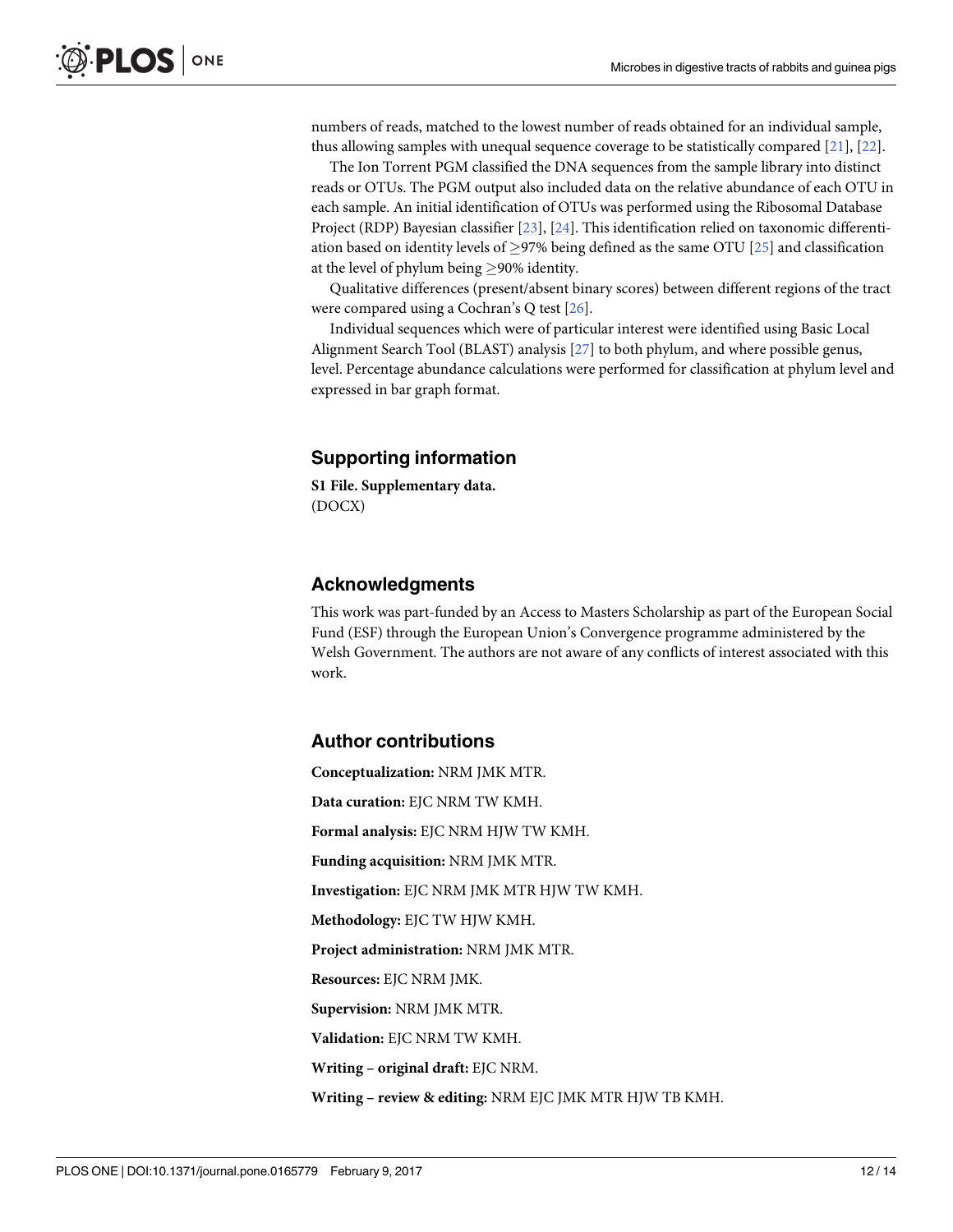#### <span id="page-12-0"></span>**References**

- **[1](#page-1-0).** Kusar D & Avgustin G (2010) Molecular profiling and identification of methanogenic archaeal species from rabbit caecum. FEMS Microbiology Ecology 74: 623–630 doi: [10.1111/j.1574-6941.2010.00980.x](http://dx.doi.org/10.1111/j.1574-6941.2010.00980.x) PMID: [20950344](http://www.ncbi.nlm.nih.gov/pubmed/20950344)
- **[2](#page-1-0).** Liggenstoffer AS, Youssef NH, Couger MB & Elshahed MS [2010] Phylogenetic diversity and community structure of anaerobic gut fungi (phylum Neocallimastigomycota) in ruminant and non-ruminant herbivores. ISME Journal 4: 1225–1235 doi: [10.1038/ismej.2010.49](http://dx.doi.org/10.1038/ismej.2010.49) PMID: [20410935](http://www.ncbi.nlm.nih.gov/pubmed/20410935)
- **[3](#page-1-0).** Moon-van der Staay SY, van der Staay GWM, Michalowski T, Jouany J-P, Pristas P, Javorsky P, Kišidayová S, et al. (2014) The symbiotic intestinal ciliates and the evolution of their hosts. European Journal of Protistology 50: 166–173 doi: [10.1016/j.ejop.2014.01.004](http://dx.doi.org/10.1016/j.ejop.2014.01.004) PMID: [24703617](http://www.ncbi.nlm.nih.gov/pubmed/24703617)
- **[4](#page-1-0).** Uden P, Rounsaville TR, Wiggans GR and Vansoest PJ (1982) The measurement of liquid and solid digesta retention in ruminants, equines and rabbits given timothy (Phleum pratense) hay. British Journal of Nutrition 48: 329–339 PMID: [6810917](http://www.ncbi.nlm.nih.gov/pubmed/6810917)
- **[5](#page-1-0).** Daly K, Stewart CS, Flint HJ & Shirazi-Beechey SP (2001) Bacterial diversity within the equine large intestine as revealed by molecular analysis of clone 16S rRNA genes. FEMS Microbiology Ecology 38: 141–151
- **[6](#page-1-0).** Abecia L, Fondevila M, Balcells J, Edwards JE, Newbold CJ & McEwan NR (2005) Molecular profiling of bacterial species in the rabbit caecum. FEMS Microbiology Letters 244: 111-115. doi: [10.1016/j.](http://dx.doi.org/10.1016/j.femsle.2005.01.028) [femsle.2005.01.028](http://dx.doi.org/10.1016/j.femsle.2005.01.028) PMID: [15727829](http://www.ncbi.nlm.nih.gov/pubmed/15727829)
- **[7](#page-3-0).** Mann HB and Whitney DR (1947) On a test of whether one of two random variables is stochastically larger than the other. Annals of Mathematics and Statistics 18: 50–60
- **[8](#page-5-0).** Lebas F., Coudert P., de Rochambeau H. and The´bault R.G. (1997) The Rabbit—Husbandry, Health and Production. FAO Animal Production and Health Series No. 21. Chapter 2 Nutrition and Feeding pp 19–44
- **[9](#page-7-0).** Monteils V, Cauquil L, Combes S, Godon J-J and Gidenne T. (2008) Potential core species and satellite species in the bacterial community within the rabbit caecum. FEMS Microbiology Ecology 66: 620-629 doi: [10.1111/j.1574-6941.2008.00611.x](http://dx.doi.org/10.1111/j.1574-6941.2008.00611.x) PMID: [19049656](http://www.ncbi.nlm.nih.gov/pubmed/19049656)
- **[10](#page-7-0).** Whitford MF, Forster RJ, Beard CE, Gong J and Teather RM (1998) Phylogenetic analysis of rumen bacteria by comparative sequence analysis of clone 16S rRNA genes. Anaerobe 4: 153–163 doi: [10.](http://dx.doi.org/10.1006/anae.1998.0155) [1006/anae.1998.0155](http://dx.doi.org/10.1006/anae.1998.0155) PMID: [16887636](http://www.ncbi.nlm.nih.gov/pubmed/16887636)
- **[11](#page-7-0).** Huybens N, Houeix J, Licois D, Mainil J and Marlier D (2013) Pyrosequencing of epizootic rabbit enter-opathy inocula and rabbit caecal samples. The Veterinary Journal 196: 109-110 doi: [10.1016/j.tvjl.](http://dx.doi.org/10.1016/j.tvjl.2012.08.014) [2012.08.014](http://dx.doi.org/10.1016/j.tvjl.2012.08.014) PMID: [23044348](http://www.ncbi.nlm.nih.gov/pubmed/23044348)
- **[12](#page-7-0).** Combes S, Gidenne T, Cauquil L, Bouchez O and Fortun-Lamothe L (2014) Coprophagous behavior of rabbit pups affects implantation of cecal microbiota and health status. Journal of Animal Science 92: 652–665 doi: [10.2527/jas.2013-6394](http://dx.doi.org/10.2527/jas.2013-6394) PMID: [24398828](http://www.ncbi.nlm.nih.gov/pubmed/24398828)
- **[13](#page-8-0).** Abecia L., Rodríguez-Romero N., Yañez-Ruiz D.R. and Fondevila M. (2012) Biodiversity and fermentative activity of caecal microbial communities in wild and farm rabbits from Spain. Anaerobe 18: 344–349 doi: [10.1016/j.anaerobe.2012.04.004](http://dx.doi.org/10.1016/j.anaerobe.2012.04.004) PMID: [22561060](http://www.ncbi.nlm.nih.gov/pubmed/22561060)
- **[14](#page-8-0).** Petri RM, Schwaiger T, Penner GB, Beauchemin KA, Forster RJ, McKinnon JJ et al. (2013) Changes in the Rumen Epimural Bacterial Diversity of Beef Cattle as Affected by Diet and Induced Ruminal Acidosis. Applied and Environmental Microbiology 79: 3744–3755 doi: [10.1128/AEM.03983-12](http://dx.doi.org/10.1128/AEM.03983-12) PMID: [23584771](http://www.ncbi.nlm.nih.gov/pubmed/23584771)
- **[15](#page-8-0).** De Filippo C, Cavalieri C, Di Paola M, Ramazzotti M, Poullet JP, Massart S, et al. (2010) Impact of diet in shaping gut microbiota revealed by a comparative study in children from Europe and rural Africa. Proceedings of the National Academy of Science USA 107: 14691–14696
- **[16](#page-9-0).** Tajima K, Aminov RI, Nagamine T, Matusi H, Nakamura M and Benno Y (2001) Diet-dependent shifts in the bacterial population of the rumen revealed with real-time PCR. Applied and Environmental Microbiology 67: 2766–2774 doi: [10.1128/AEM.67.6.2766-2774.2001](http://dx.doi.org/10.1128/AEM.67.6.2766-2774.2001) PMID: [11375193](http://www.ncbi.nlm.nih.gov/pubmed/11375193)
- **[17](#page-9-0).** De Menezes AB, Lewis E, O'Donovan M, O'Neill BF, Clipson N and Doyle EM (2011) Microbiome analysis of dairy cows fed pasture or total mixed ration diets. FEMS Microbiology Ecology 78: 256–265 doi: [10.1111/j.1574-6941.2011.01151.x](http://dx.doi.org/10.1111/j.1574-6941.2011.01151.x) PMID: [21671962](http://www.ncbi.nlm.nih.gov/pubmed/21671962)
- **[18](#page-9-0).** Dougal K, de la Fuente G, Harris PA, Girdwood SE, Pinloche E, Geor RJ, et al. (2014) Characterisation of the Faecal Bacterial Community in Adult and Elderly Horses Fed a High Fibre, High Oil or High Starch Diet Using 454 Pyrosequencing. PLoS ONE 9: e87424 doi: [10.1371/journal.pone.0087424](http://dx.doi.org/10.1371/journal.pone.0087424) PMID: [24504261](http://www.ncbi.nlm.nih.gov/pubmed/24504261)
- **[19](#page-10-0).** Lane DJ. (1991) In: Nucleic acid techniques in bacterial systematics. Goodfellow M, Editor. John Wiley & Sons Ltd; West Sussex, England